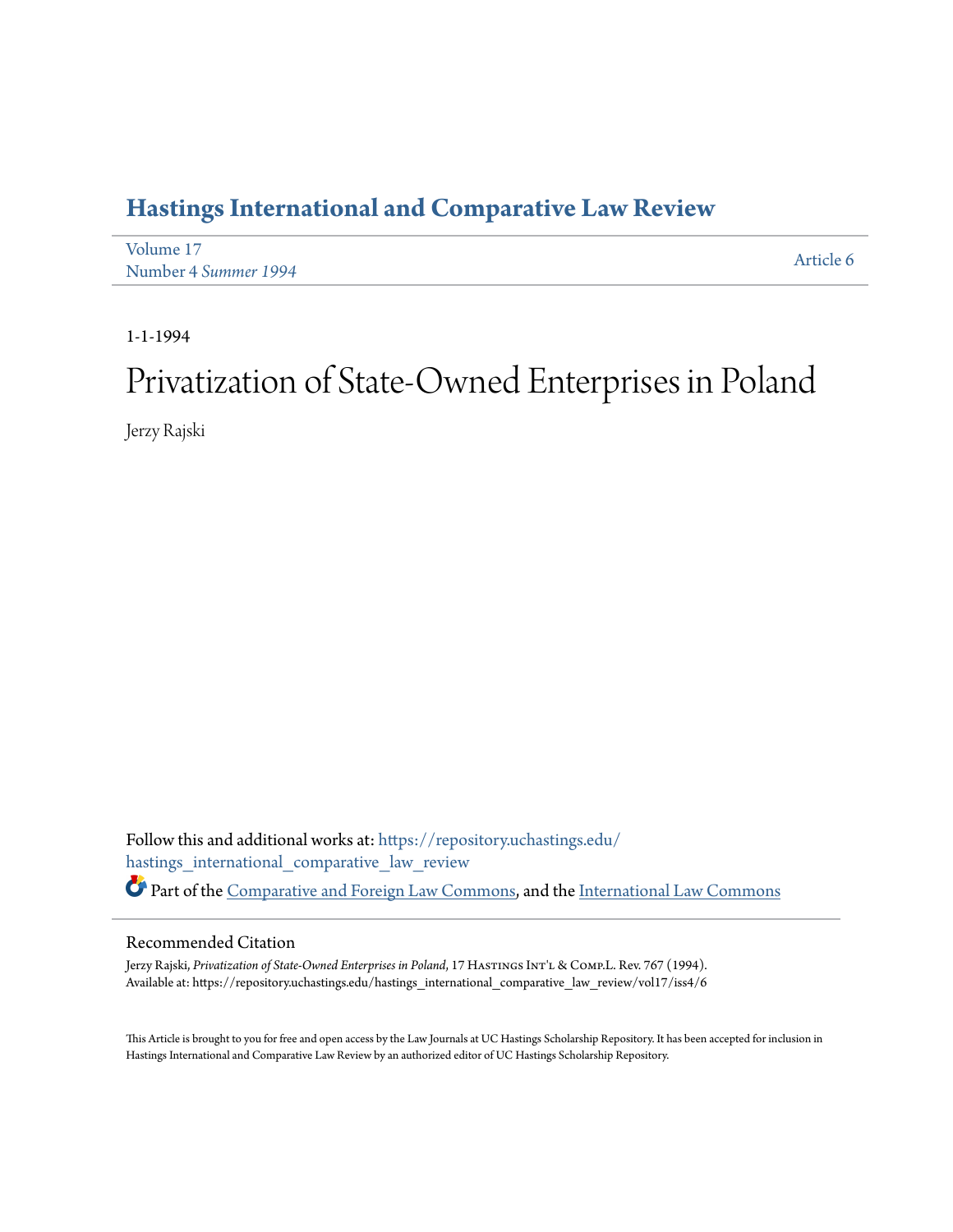# **Privatization of State-Owned Enterprises in Poland**

*By* **JERZY RAJSKI\***

# **I. Introduction**

The privatization of post-communist economies based extensively upon state ownership of property requires fundamental changes in the property ownership structure inherited from former regimes. The dilemma facing economic reformers is that to create a self-regulating market economy, they must intervene on an unprecedented scale. The scope, rate, and nature of the privatization process have greatly influenced the emerging post-communist political, economic, and social systems.

Privatization in Poland, as in other post-communist countries, has become a complex and difficult political, social, and economic issue. Deeply rooted political controversies were revealed during parliamentary debates over the drafts of privatization laws and then during the implementation of privatization policies. Powerful left-wing lobbies have been strongly combating various pro-market reform programs. In 1990, these lobbies pressed for privatization laws oriented both toward worker participation in management and capital ownership by workers. In that same year, compromise solutions were reached which provided for a state-controlled privatization concept and took account of the legitimate interests of workers.

## **H. Legal and Organizational Framework**

A legal framework for the privatization of state-owned enterprises (SOEs) has been established through a series of acts passed by the Polish Parliament in 1990. These acts include:

1. the Privatization of State-Owned Enterprises Act of July 13, 1990;1

<sup>\*</sup> Professor at the Faculty of Law, Warsaw University.

**<sup>1.</sup>** Privatization of State-Owned Enterprise Act, **J.L.,** No. **51,** item **298** (1990), *as amended by* **J.L.,** No. 60, item 253 (1990); J.L., No. 111, item 480 (1990) [hereinafter Privatization Act].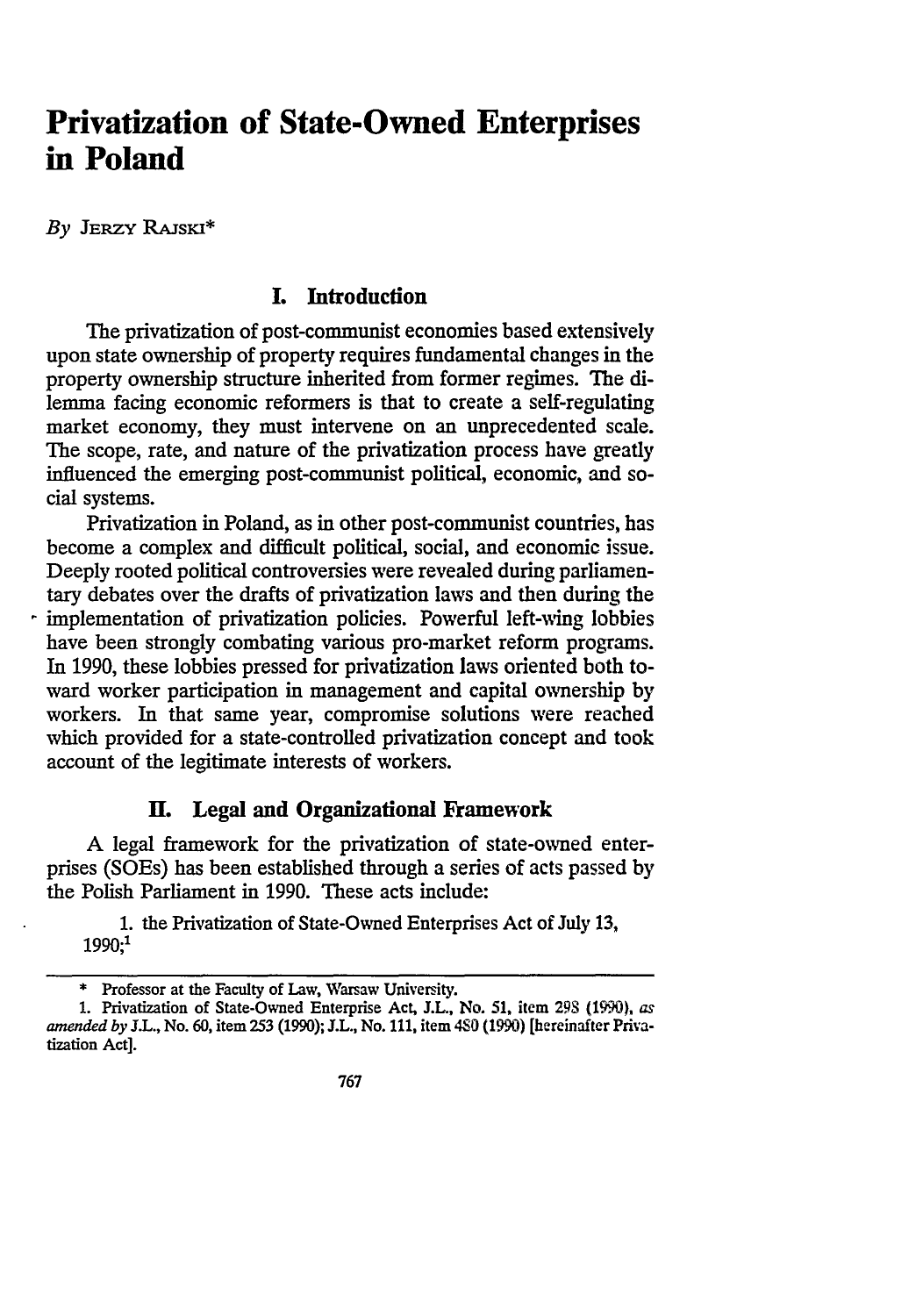2. the Extension of Operation of the Privatization of State-Owned Enterprises Act of November **9, 1990;2** and

**3.** the Establishment of the Office of the Minister for Ownership Transformations Act of July **13, 1990.?**

The above legislation has been supplemented **by** the Act of March 30, 1993 on National Investment Funds and Their Privatization4 (NIF Act), which created the legal framework for a mass privatization program. Separate rules concerning privatization of stateowned banks have been included in the Banking Law Act of January **31, 1992,** as amended.5

Specific rules were introduced **by** the Act of February **5, 1993** on Ownership Transformations of Some State-Owned Enterprises of Particular Importance for National Economy.6 The Act determines the principles of privatization of state-owned enterprises engaged in:

**1.** black-coal mining and wholesale trading;

2. brown-coal mining; and

**3.** production, transmission and sale of electric and heating energy.

The list of the above enterprises was established by Regulation of the Council of Ministers of April 19, 1993.

Development of the organizational framework for privatization involved a reallocation of duties between the Polish Parliament and the government, represented by the Council of Ministers. The *Sejm,* or lower house of Parliament, establishes annually the fundamental direction of privatization operations and determines the distribution of funds collected therefrom.<sup>8</sup> The *Sejm* makes decisions by passing resolutions at the instigation of the government. The government's responsibility is to prepare appropriate proposals for privatization and to justify their merits to the *Sejm. The Sejm* also supervises the government's privatization activities. To fulfill this responsibility, the *Sejm* established a special permanent Commission on Ownership

<sup>2.</sup> Extension of Operation of the Privatization of State-Owned Enterprises Act, J.L., No. **85,** item 498 (1990).

**<sup>3.</sup>** Establishment of the Office of the Minister for Ownership Transformations Act, J.L., No. **51,** item **299 (1990)** [hereinafter Minister of Privatization Act].

<sup>4.</sup> National Investment Funds and Their Privatization Act, **J.L.,** No. 44, item **207 (1993)** [hereinafter **NIF** Act].

**<sup>5.</sup>** Banking Law Act, **J.L.,** No. **72,** item **359 (1992).**

**<sup>6.</sup> L.,** No. **16,** item **69 (1993).**

**<sup>7.</sup> J.L.,** No. **33,** item 147 **(1993).**

**<sup>8.</sup>** Privatization Act, supra note **1,** art. 2, para. **1.**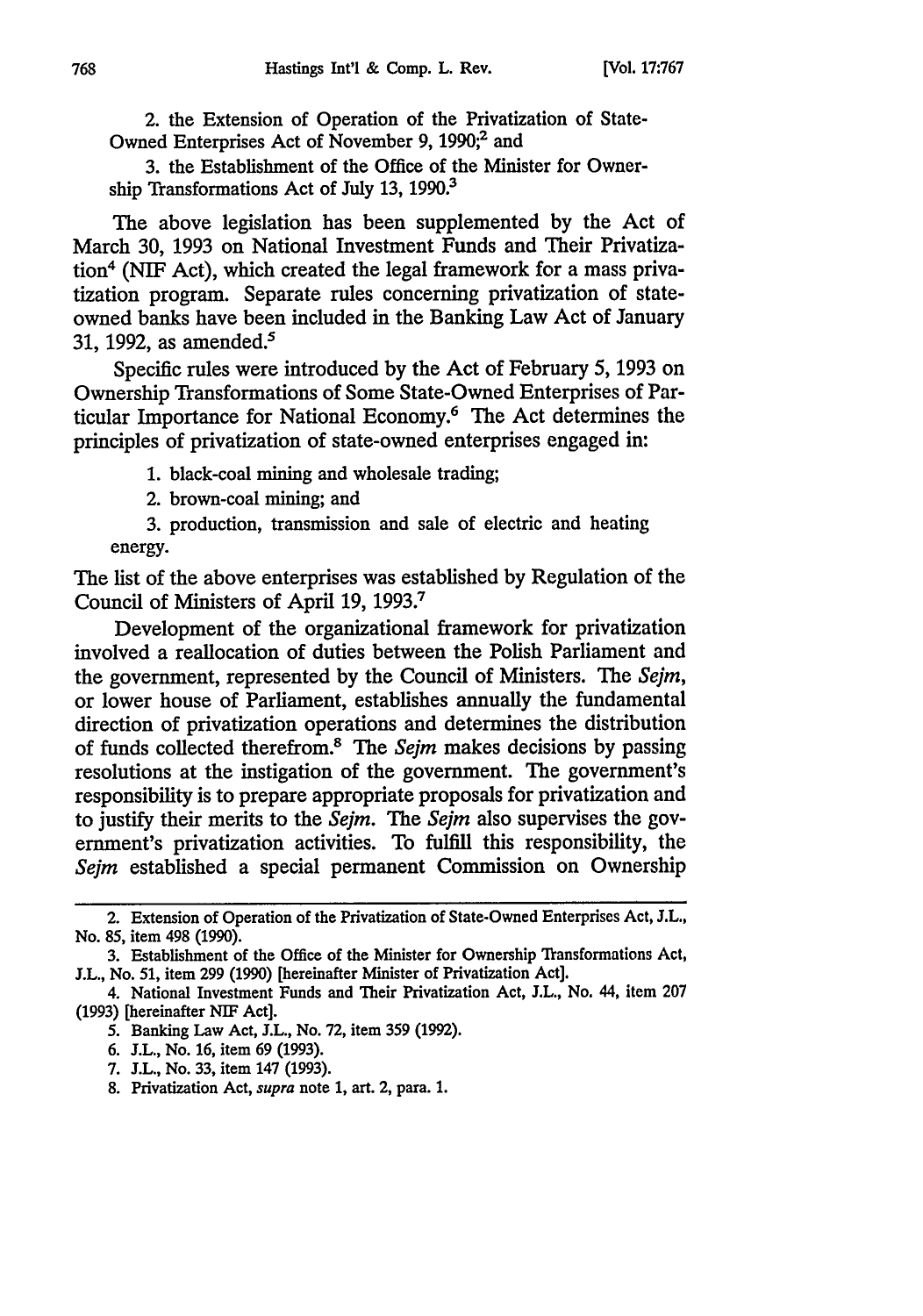Changes charged with oversight of the government's privatization projects.

The Minister of Ownership Transformations, who answers to the Parliament, implements privatization policy. According to Article 2, paragraph 2 of the Minister of Privatization Act, the Minister of Privatization:

1. drafts guidelines on state policy concerning privatization of state-owned enterprises;

2. drafts, in collaboration with the Minister for International Cooperation, guidelines on state policy concerning capital cooperation with foreign investors;

3. analyzes ownership changes;

4. cooperates with trade unions, associations, chambers of commerce and other civic organizations as well as with regional public administrative bodies and local governments in forming and developing private enterprises;

5. initiates personnel training in fields related to privatization activity, such as capital markets and the development of private enterprises and disseminates pertinent information; and

6. carries out other tasks specified in the Privatization Act as well as those arising out of other provisions.

The detailed scope of operation of the Minister of Ownership Transformations has been determined by the Regulation of the Council of Ministers of November 14, 1990.<sup>9</sup> The Minister of Industry and Trade exercises the powers conferred to the Minister of Ownership Transformations with respect to state-owned enterprises of particular importance for national economy as provided for by the Act of February 5, 1993.10

#### **HI.** Privatization Methods

The Privatization Act provides two main methods for the privatization of SOEs. The first method involves two stages. Since the specific legal nature of an **SOE** excludes any possibility of changing its owner, privatization must begin with the transformation of an **SOE** into a commercial company in order to give it the proper corporate form. The privatization of such a corporation is then effected by selling its shares.

The second method of privatization involves the liquidation of an **SOE** in order to dispose of its assets. A draft law amending the Priva-

<sup>9.</sup> J.L., No. 68, item 328 **(1990),** *as amended by* J.L., No. **69,** item 328 (1993).

<sup>10.</sup> J.L., No. 16, item 69 (1993).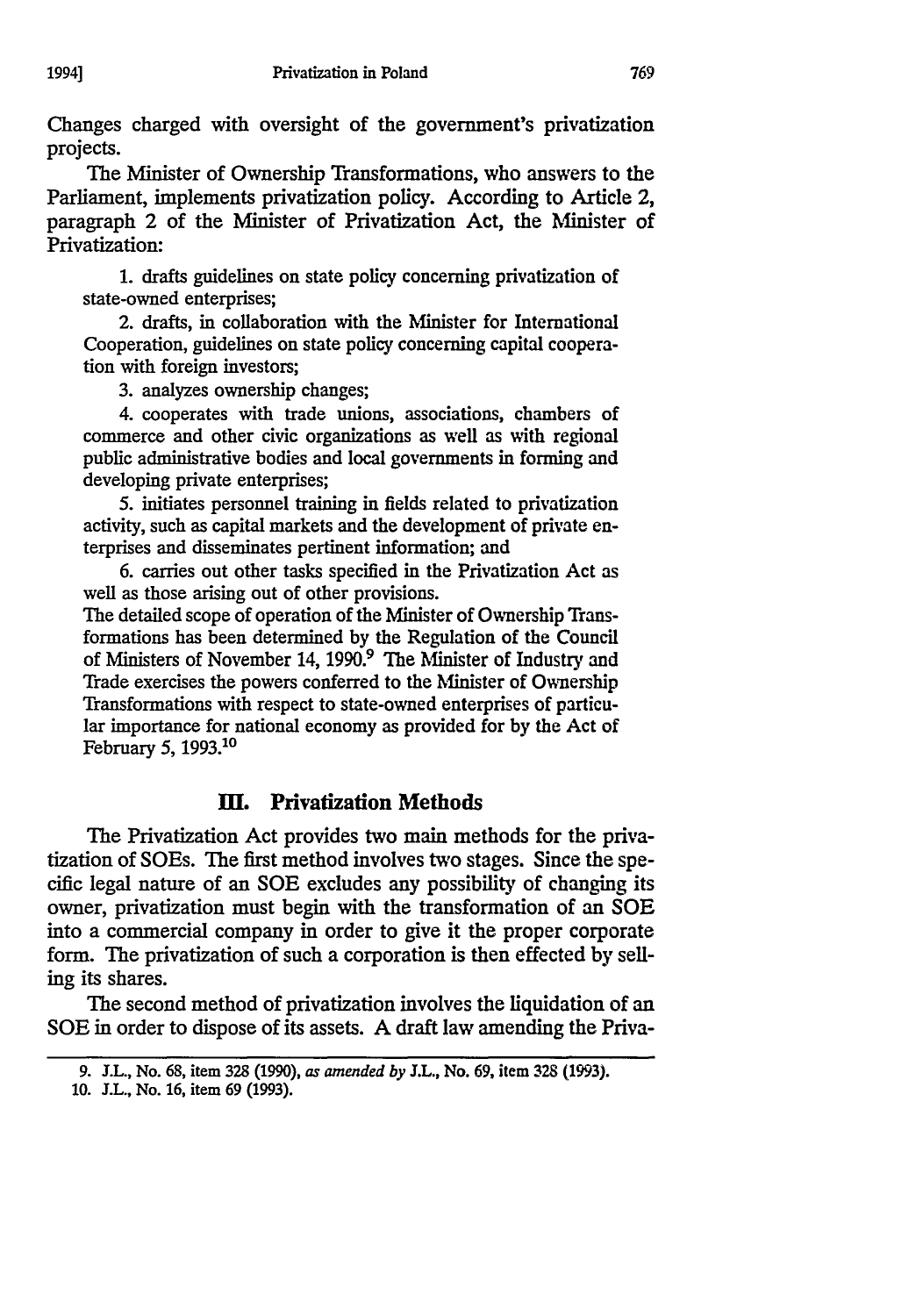tization Act provides that SOEs (exercised by their bodies and the directors and employees' councils in consultation with the general assembly of employees) decide which privatization method will be utilized for their enterprise.

# IV. Transformation of SOEs Into Corporations

An **SOE** may be transformed into either a joint-stock company or a limited liability company. Transformations proceed on a case-bycase basis through a decision made by the Minister of Ownership Transformations. According to Article 5, paragraph 1 of the Privatization Act, the proper procedure may be initiated either by the **SOE** itself, acting through its bodies,11 or by the founding body *(i.e.,* the government agency which founded the SOE, such as a competent minister or a local government body) acting with the consent of the  $SOE<sup>12</sup>$  A minister, however, may reject the proposed transformation of an **SOE** into a corporation based on the SOE's financial situation or an important state interest.<sup>13</sup>

The Act also grants the Prime Minister the right to order the transformation of an **SOE** upon the request of the Minister of Privatization.14 Before submitting such a request, however, the Minister of Privatization should consult the director, employees' council, and founding body of the **SOE.15**

The corporation established through transformation of an **SOE** is owned by the State Treasury as the sole shareholder.<sup>16</sup> It is subject to relevant provisions of the 1934 Commercial Code (portions of which remain in force) with some amendments introduced by the Privatization  $Act.^{17}$  These amendments include specific rules addressing the process of transformation of SOEs and the functioning of State Treasury companies created through this process.

It is worth noting that Article 17, paragraph 1, of the Privatization Act provides for the establishment of a supervisory council in each corporation with one-third of the council's members elected by the employees. Furthermore, provisions of the transformed corporation's articles of incorporation or founding act which provide for the elec-

17. *Id.* art. 7.

<sup>11.</sup> Privatization Act, *supra* note 1, art. **5,** para. 1.

<sup>12.</sup> *Id.*

**<sup>13.</sup>** *Id.* art. **5,** para. 3.

<sup>14.</sup> *Id.* art. 6, para. **1.**

*<sup>15.</sup> Id.* art. **8,** para. 1.

<sup>16.</sup> *Id.*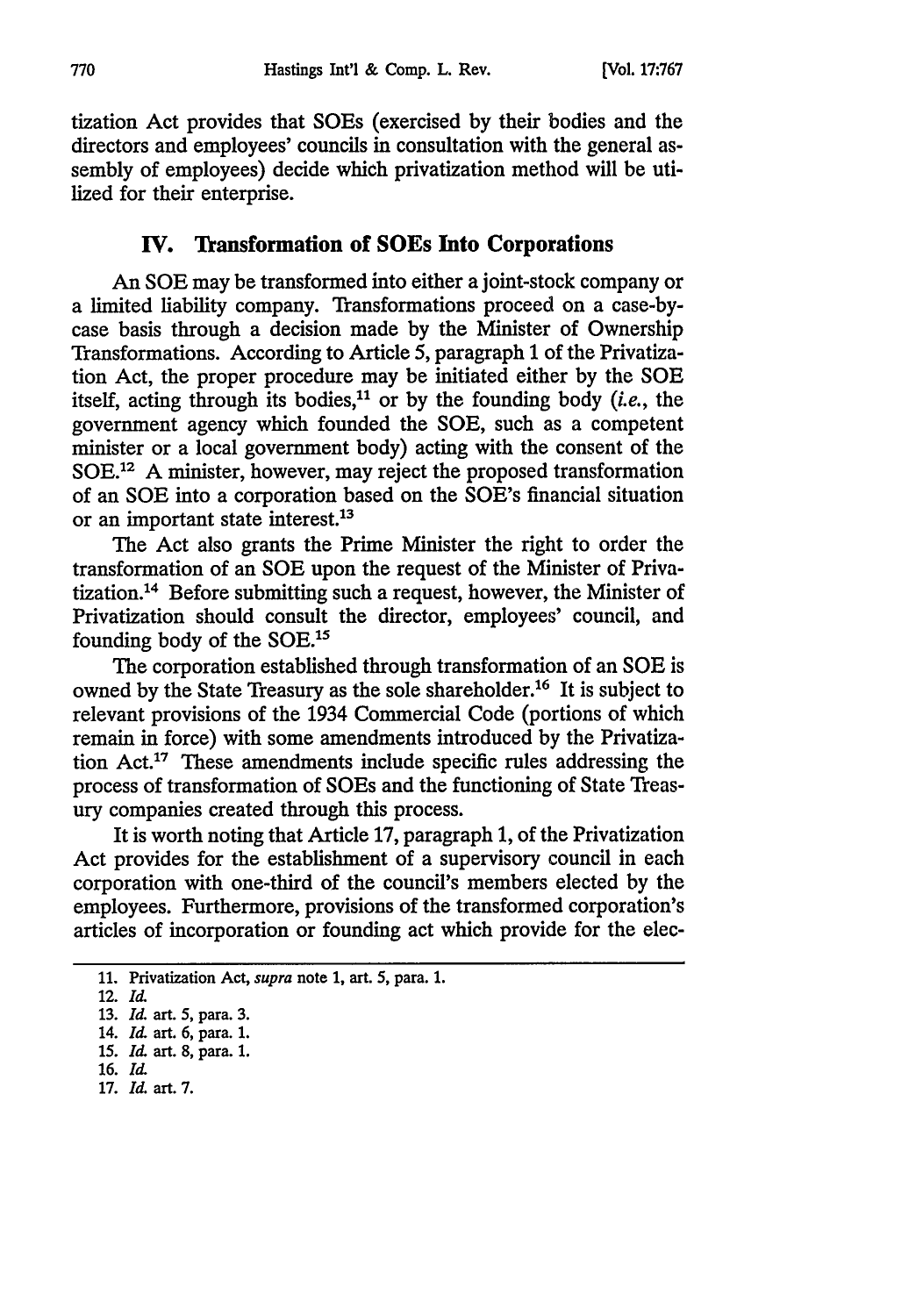tion of the supervisory council members by the employees may not be repealed or amended, unless the supervisory council consents, while over half of the corporation's shares remain in the hands of the State Treasury.<sup>18</sup>

#### **V. Privatization of State Treasury-Owned Corporations**

Privatization **of State** Treasury-owned corporations is effected **by** the sale of their shares to third parties or the increase of their stated capital for sale to third parties. **All** shares must be transferred within two years from the date the corporation is entered into the commercial register, unless the Council of Ministers provides for a longer period.'9 Before offering shares to third parties, the Minister of Privatization must order an economic and financial study valuing the assets of the enterprise and assessing the need to implement proper organizational, economic and technical changes.<sup>20</sup> The economic and financial study is not required, however, if the asset value of the **SOE** was determined prior to transformation and the shares are to be distributed immediately after the transformation.

Article **23,** paragraph **1,** of the Privatization Act provides that the State Treasury shares may be sold through either.

**1.** an auction-type mechanism;

2. a public offering; or

**3.** negotiations entered into in connection with a public invitation to negotiate.

Bidding **by** auction open to selected persons or to the public has been used in some sales of small and medium size corporations. Sale by tender has been used for privatizing a number of medium and large size corporations, when the Minister was looking for a proper investor.

The public offering mechanism was used for the first five privatizations of State Treasury corporations at the end of 1990. Public subscription for the purchase of stock of these corporations was very successful, with more than 100,000 persons purchasing shares. However, the last public offering-of one of Poland's largest banks, Bank Slaski-has been severely criticized because of mismanagement. It appears that the public offer price seriously undervalued the shares. Each subscriber could finally acquire only three shares due to the

**<sup>18.</sup>** *Id.* art. 17, para. 2.

<sup>19.</sup> *Id.* art. 19, para. 1.

<sup>20.</sup> *Id.* art. 20, para. **1.**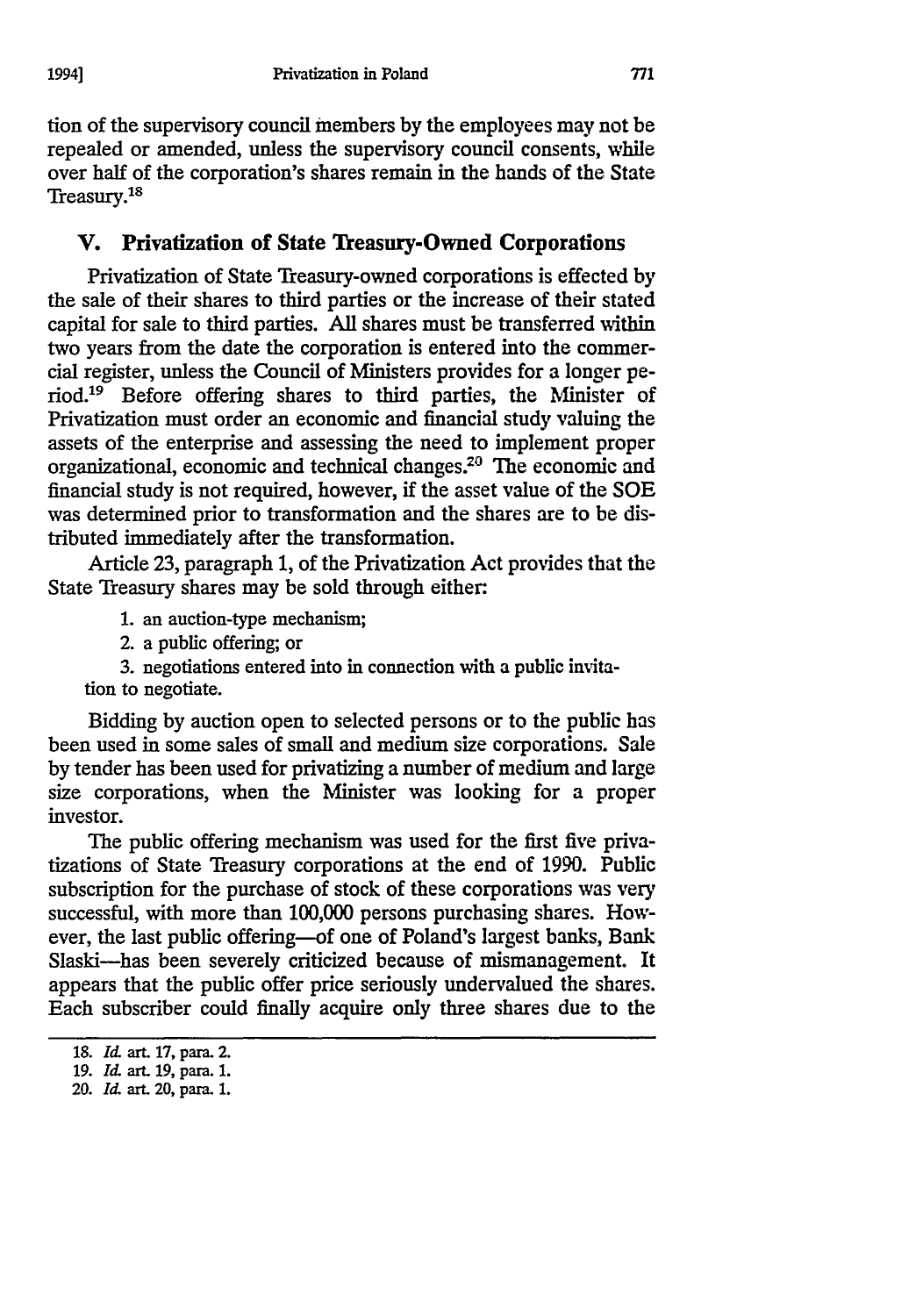huge number (about 800,000) of subscribers at the undervalued price. The stockbrokers of the Bank as well as other stockbrokers were unable to register the shares of the majority of shareholders before the first quotation of the shares on the Warsaw Stock Exchange on January 25, 1994, when they rose to almost fourteen times their public offer price! The Deputy Minister of Finance responsible for the valuation of the shares was dismissed, and the Minister of Finance resigned. The Securities Commission revoked the banking license of Bank Slaski and asked the State Prosecution Office to initiate penal proceedings against the Bank's Board.

A sale following negotiations entered into pursuant to a public invitation to negotiate, which may be either open or selective, has also been used to find interested investors, especially foreign investors. The Council of Ministers, on a motion of the Minister of Ownership Transformation, may in specific cases permit State Treasury shares to be sold in a different manner from those mentioned in Article 23, paragraph 1, of the Privatization Act (e.g., to a pre-identified single buyer or to a group of purchasers).21 Several State Treasury corporations have been sold by permission of the Council of Ministers to pre-identiffed foreign and Polish investors.

# **VI. Employee Participation in the Capital Ownership of Privatized Corporations**

Employee participation in the capital ownership and management of privatized SOEs has been a highly sensitive political and social issue in Poland. Consequently, it has been the subject of heated discussion in parliament, as well as among political parties, trade unions and in the mass media.

A draft privatization law, endorsed by several members of the Parliament in 1990, focused on employee participation and envisaged a transformation of the majority of SOEs into employee-managed or even employee-owned corporations. Despite the early focus of the draft, the Privatization Act grants the employees of a privatized company a right to purchase on preferential terms only up to twenty percent of the total shares held by the State Treasury.<sup>22</sup> The preference granted to employees expires after one year<sup>23</sup> and consists of the right to purchase shares at fifty percent of the price of non-preferential

<sup>21.</sup> *Id.* art. 23, para. 2.

<sup>22.</sup> *Id.* art. 24, para. 1.

<sup>23.</sup> *Id.* art. 24, para. 4.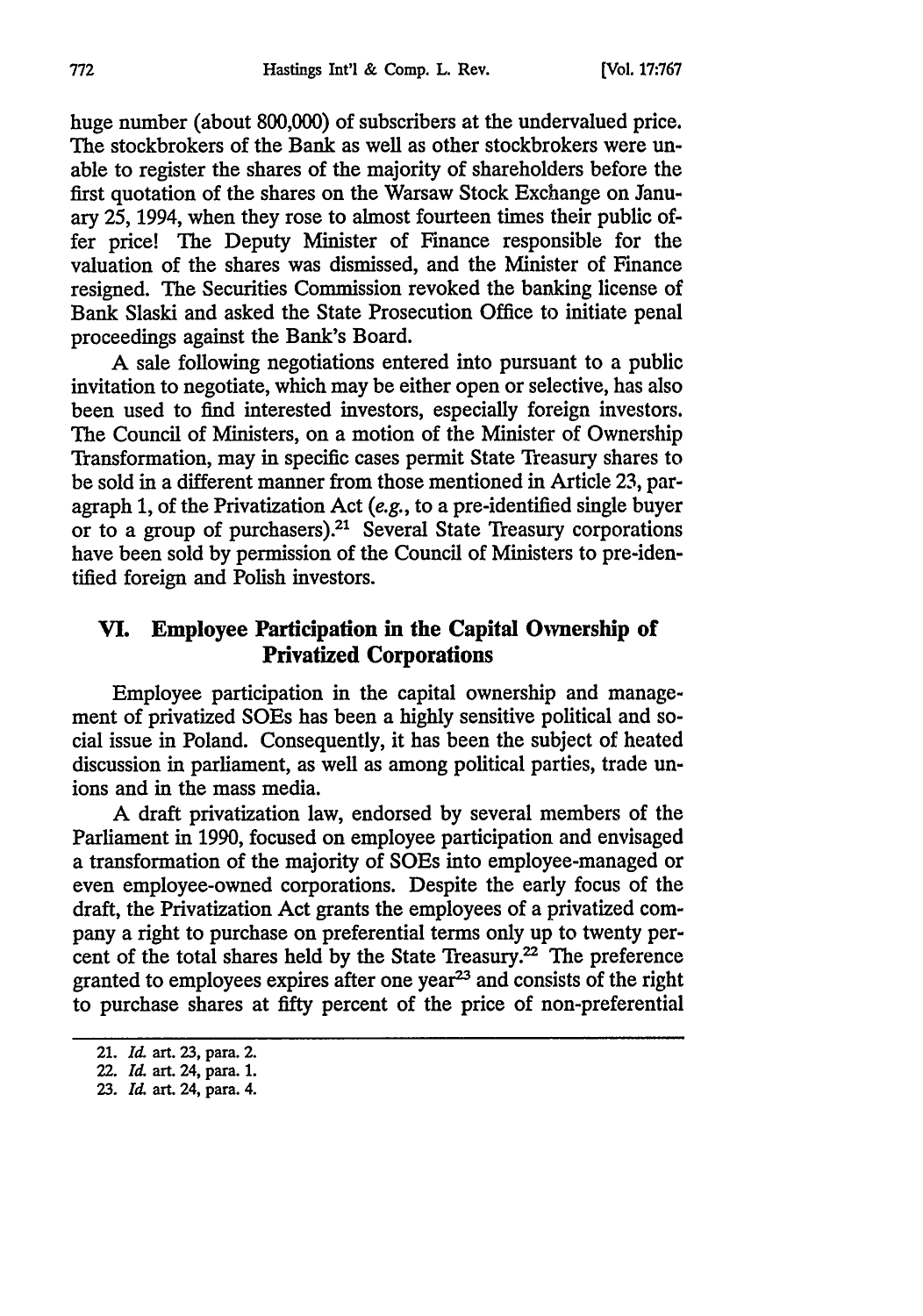transfers offered to other natural persons who are Polish citizens.<sup>24</sup> The Privatization Act also, however, assures employees the right to acquire additional shares according to general *(i.e.*, non-preferential) terms.25

Experience in Poland has demonstrated that a great number of employees are interested in preferential purchases of shares of privatized SOEs. There is also a growing tendency towards more complete acquisition of privatized SOEs by the employees and management. The establishment of special financial institutions for this purpose as well as state financial support for employee shareholding are envisaged.

# **VII.** Privatization of State Property **by** Way of Liquidating State-Owned Enterprises

The decision to liquidate an **SOE** may be made for various reasons. Some SOEs have to be liquidated in order to demonopolize or otherwise restructure their economic activities. Others should be liquidated because of their unhealthy financial condition or because the SOE's assets may be better utilized by private owners or users. **A** decision regarding liquidation is made by the founding body of an SOE after having obtained the consent of the Minister of Ownership Transformations.<sup>26</sup> The decision of the founding body may be made at its own initiative or upon a request of the employees' council.<sup>27</sup> The founding body of the **SOE** and the Minister of Ownership Transformations should obtain the relevant information concerning the SOE's financial condition before making any decision regarding liquidation. If the decision to liquidate is made, a general schedule for utilizing assets after the proposed liquidation of the **SOE** should be prepared.

An **SOE** may be liquidated for any of the following purposes:

1. to sell, in whole or in integrated parts, the enterprise's assets;

2. to contribute the enterprise's assets, in whole or in integrated parts, to a corporation; or

3. to transfer the enterprise's assets, in whole or in integrated parts, for a specific period of time for use under contract by third parties.2s

<sup>24.</sup> *Id.* art. 24, para. 3.

<sup>25.</sup> *Id.* art. 24, para. 1.

<sup>26.</sup> *Id.* art. 37, para. 1.

<sup>27.</sup> *Id.* art. 37, para. 2.

**<sup>28.</sup>** *Id.* art. **37,** para. **1.**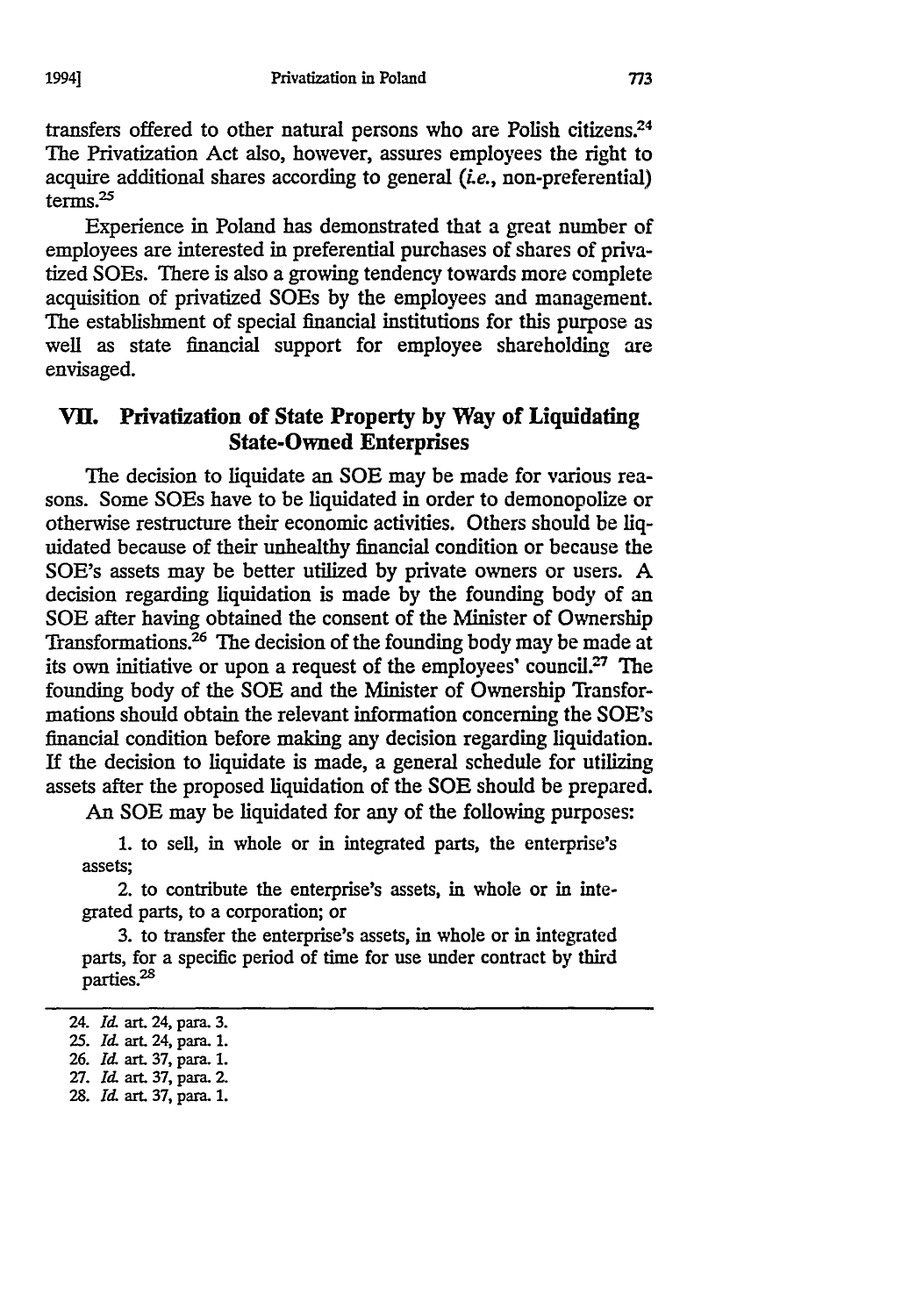A number of liquidated SOEs have been sold either in whole or, more often, in parts to third parties. Sale by competitive bids has been frequently used. Two types of bidding procedures have been used: open and selective. Under open or public bidding, tenders are solicited through public announcements. Under selective bidding, usually employees or other persons co-operating with the liquidated SOE (such as agents) are invited to submit a tender. Pursuant to this selective procedure, hundreds of stores belonging to liquidated commercial SOEs have been sold to employees and agents, enabling them to create their own enterprises. Parts of approximately a dozen liquidated SOEs have been sold to foreign investors.

The State Treasury has used the assets of dozens of liquidated SOEs as in-kind contribution to the capital of other corporations. In a number of cases, the purpose of the liquidation was to demonopolize or otherwise restructure the liquidated SOE's activities (e.g., after liquidating an **SOE** which enjoyed a monopolistic position in the area of filling stations, several competing corporations were created). The great majority of SOEs have been liquidated, however, so that their assets can be used by third parties. Such liquidation may be decided only through application of the employees' council, adopted after obtaining the opinion of the general assembly of the employees or their delegates.<sup>29</sup>

Article 38, paragraph 1, of the Privatization Act grants employees a right of first refusal to obtain the use of an enterprise's assets, provided they create a corporation whose shareholders would include a majority of the employees. The amount of share capital of the corporation should not be lower than twenty percent of the joint value of the founding fund and the enterprise fund of the liquidated **SOE.<sup>30</sup>** The right to use the liquidated SOE's assets may be transferred to a non-employee corporation only with the prior approval of the general assembly of the employees, or if the employees fail to create their own corporation within two months after the employees' council decided to liquidate the SOE.<sup>31</sup> The assets of a liquidated SOE are then used by third parties pursuant to a contract concluded by the founding body, in the name of the State Treasury.32

<sup>29.</sup> *Id.* art. 38, para. **1,** §1.

<sup>30.</sup> *Id.* art. 38, para. 1, §5.

<sup>31.</sup> *Id.* art. 38, para. 2.

<sup>32.</sup> *Id.* art. 39, para. 1.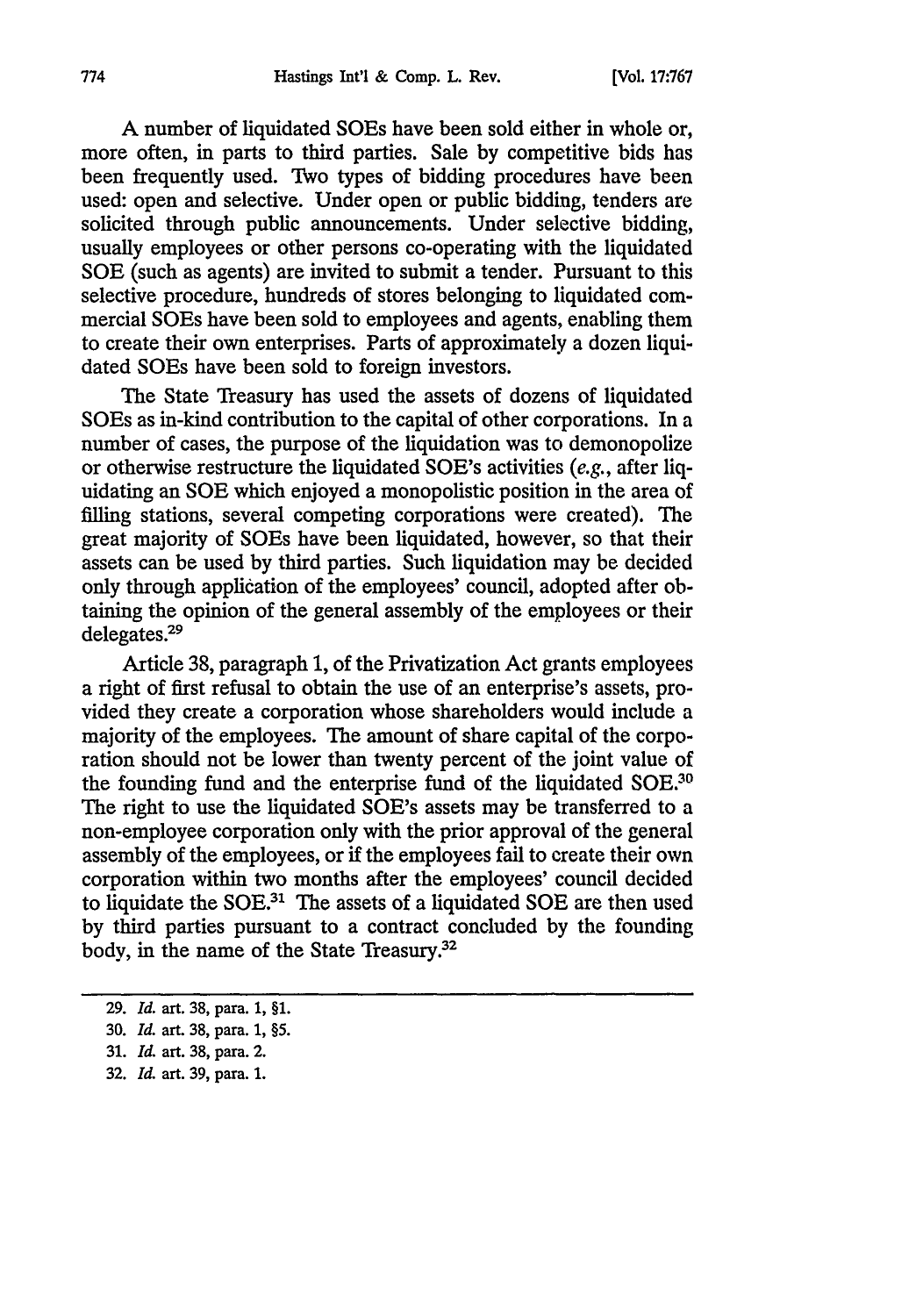The parties may stipulate that after a specified period of time the user has the right to purchase the assets. $33$  In determining the purchase price, the value of previously paid installments for the use of assets is to be taken into account.<sup>34</sup> Thus, the contract for use of assets can be an intermediary solution, prior to a subsequent privatization. The great majority of liquidated SOEs have been transferred to employees' corporations.

#### **VIII.** Mass **Privatization Program**

The new mass privatization program envisages the transfer of beneficial ownership of a large portion of former SOEs to the adult population through an intermediary-the National Investment Funds.35 The Polish mass privatization program is linked to capital markets. The program provides all adult citizens domiciled in Poland with an opportunity to share in future profits of these companies and should improve the management of about 450-500 SOEs transformed into commercial companies.

The political, economic, and social aims of the mass privatization program include:

**1.** accelerating the privatization process of SOEs which has been hampered by a lack of domestic capital,  $36$ 

- 2. strengthening the declining public support for privatization;
- 3. spreading private shareholding ownership;
- 4. accelerating the development of a securities market; and
- 5. attracting foreign investment.

# **IX. National Investment Funds**

The mass privatization program will be implemented through National Investment Funds, established by the State Treasury in the form of joint stock companies.37 The rights of the State Treasury as founder and shareholder are exercised by the Minister of Privatization. The idea of the funds is to remove the state from the management of the privatization process by creating a new owner of the transformed SOEs, who, being directly interested in increasing their market value,

**<sup>33.</sup>** *Id.* art. **39,** para. 2.

<sup>34.</sup> Id.

*<sup>35.</sup> See infra* discussion of National Investment Funds.

**<sup>36.</sup>** The program enables a quick and effective privatization **by** avoiding the long and expensive process of valuating the SOEs.

<sup>37.</sup> NIF Act, *supra* note 4, art. 3, para. 1.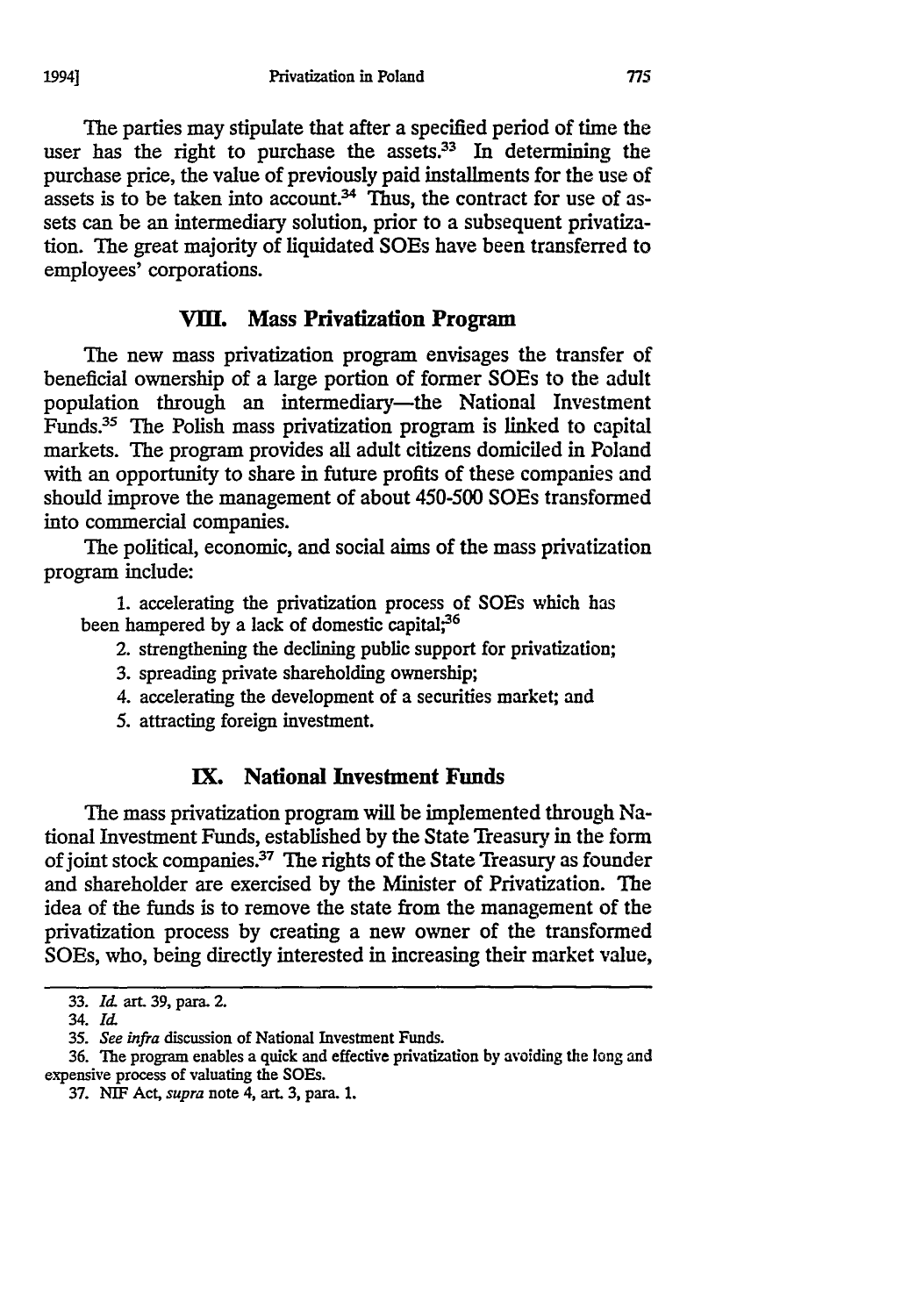will adjust them to market requirements. According to Article 4 of the NIF Act, the funds seek to increase the value of their assets by enhancing the value of the shares of the companies which they hold. The funds endeavor to achieve this purpose by:

1. exercising rights with respect to the shares of former SOEs transformed into corporations to improve the management of the corporations and to obtain new technology and loans;

- 2. buying and selling shares of companies; and
- 3. granting and obtaining loans.

Article 44 of the NIF Act contains a long list of restrictions imposed on NIF activities. The purpose of these restrictions is to minimize the investment risk. The NIF Act provides for the establishment of two kinds of funds: ones created to provide economic benefits to all adult citizens, others designed to compensate certain state employees and pensioners for their claims to wage and pension increases for 1991. The State Treasury contributes to the funds sixty percent of the shares of each corporation taking part in the program. Of these shares, thirty-three percent will be allocated to one of the funds in order to give it a lead shareholding interest and twenty-seven percent will be distributed in equal portions among all other funds. Fifteen percent of the shares in each company will be distributed free of charge to the employees. In all, the Minister of Privatization envisages the establishment of about 15-20 NIFs.

#### **X. Governing Bodies of National Investment Funds**

The governing bodies of NIF's are the General Meeting, the Supervisory Board, and the Management Board.<sup>38</sup> Until the first general meeting in which the new shareholders participate, the members of the supervisory board of a fund are appointed by the Minister of Privatization with the consent of the President of the Council of Ministers. They must be appointed from among persons selected through a competition conducted by a special Selection Commission, which is composed of nineteen members: five elected by the Parliament, twelve appointed by the Prime Minister, and two designated by the Solidarity and OPZZ trade unions. The Commission has started to examine 6800 applications submitted by the candidates for about 200- 240 positions in the NIFs. The management board of a fund is appointed by the supervisory board for a period not exceeding two

<sup>38.</sup> *Id.* art. 14.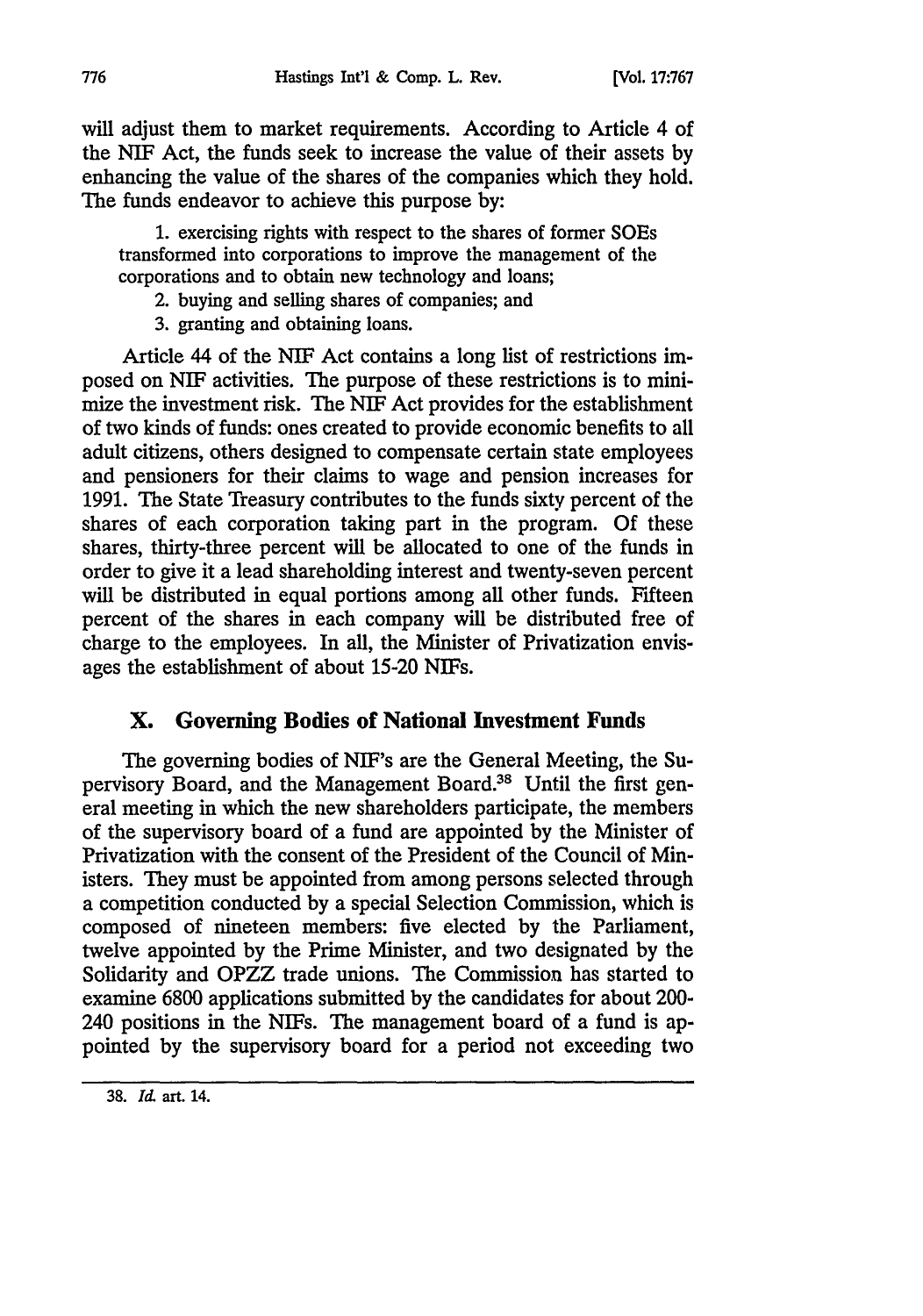years. So long as the State Treasury remains the sole shareholder of a fund, only a Polish citizen may be a member of the management board.<sup>39</sup> The management board convenes a general meeting of shareholders within ten months after the end of each fiscal year. $40$ 

#### **XI. Management of the Assets of an NIF**

The NIF Act provides that each fund may contract for the management of its assets with a management firm provided that the fund is represented by the supervisory council in so doing.41 The aim of this provision is to improve management of fund-held companies. A fund in which the State Treasury is the sole shareholder may conclude a management contract only with firms previously selected by way of a competitive tender. The criteria of selection was established by a Regulation of the Council of Ministers of September 13, 199342 The deadline for submitting bids expired on December **31,** 1993. Approximately 100 firms and banks grouped into thirty-three Polish and Polish-foreign consortia to submit bids. The **NIF** Act establishes certain criteria for fees that may be paid to the management firms, such as annual performance fees and final performance fees.

#### **XII. Share Certificates**

Share certificates, transferable bearer securities representing the property rights to an equal number of shares in every fund existing at the time of their issuance, will be issued by the State Treasury for which the Minister of Privatization acts.<sup>43</sup> Two kinds of share certificates will be issued: universal share certificates and compensation share certificates. All citizens who are registered as permanent residents in Poland, and who were at least eighteen years old by December 31, 1993, are entitled to receive an equal number of universal share certificates. These certificates will be exchanged for an equal number of shares of funds, other than those designated for compensation purposes.

The main reasons for not initially giving the beneficiaries the right to choose the funds include administrative simplicity and the fact that small investors typically do not have access to adequate informa-

<sup>39.</sup> *Id.* art. **19.**

<sup>40.</sup> *Id.* art. 20, para. 3.

<sup>41.</sup> *I&* art. 21, para. **1.**

<sup>42.</sup> J.L., No. 84, item 394 (1993).

<sup>43.</sup> *NIF* Act, *supra* note 4, art. 29.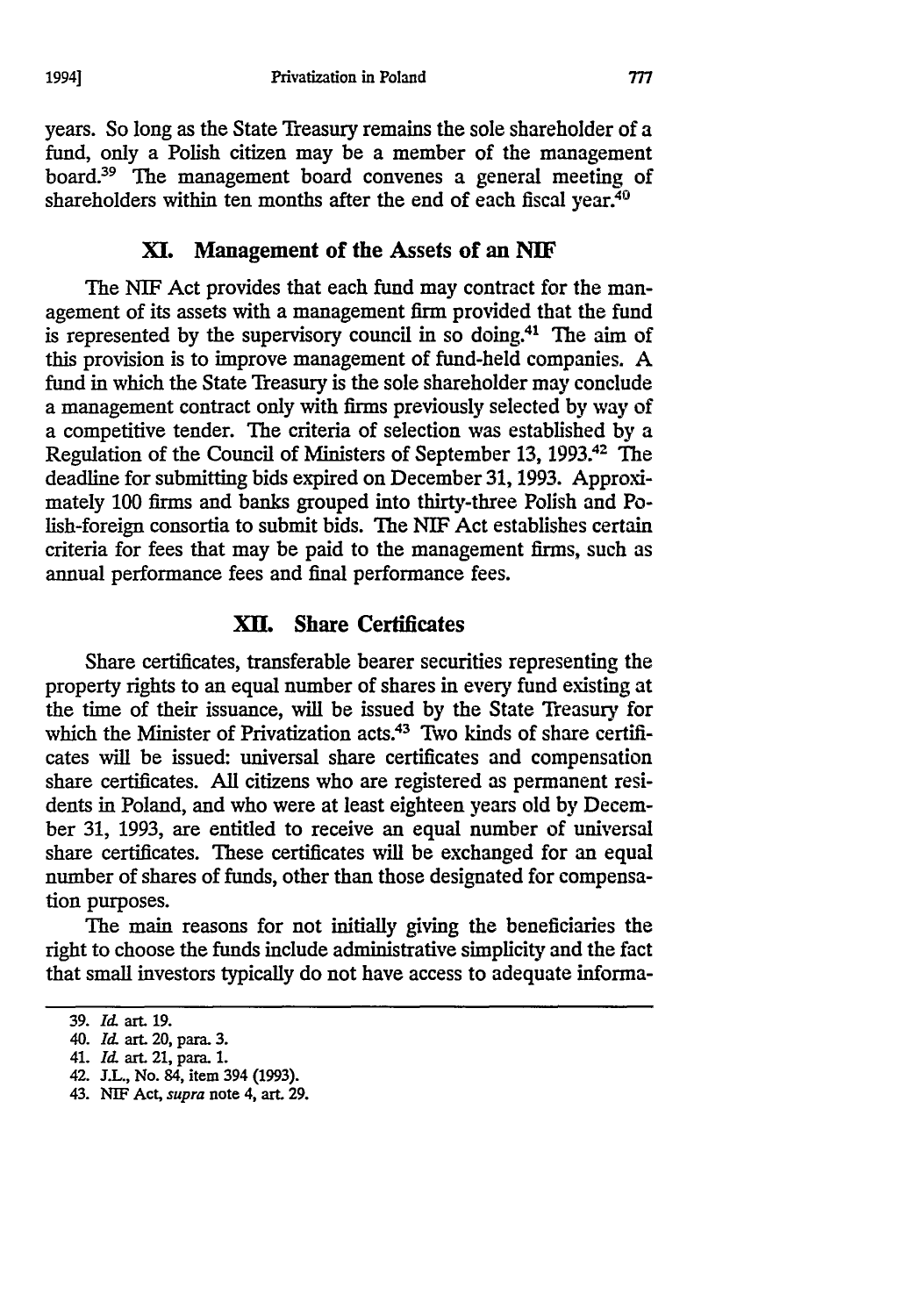tion. The delivery of a universal certificate is subject to a fee, the amount of which is determined by a regulation of the Council of Ministers. Its amount may not, however, exceed ten percent of the average monthly wage **in** the national economy as announced by the President of the Central Statistical Office for the last month covered by the available statistics.<sup>44</sup> The right to receive a share certificate is not transferable or inheritable.<sup>45</sup> The share certificates may be freely traded on or outside the stock exchange.

#### **XmfI. Exchange of Share Certificates for NIF Shares**

**A** share certificate is exchangeable at the National Depository of Securities for an equal number of shares in every fund existing at the time of the issuance of the share certificate and designated by the Minister of Privatization for that purpose. The exchange, however, may take place only after shares in all such funds have been admitted to public trading under Article 49 of the Act of March 22, 1991 on Public Trading in Securities and Trust Funds.46 The Minister of Privatization determines the date after which the share certificates may be exchanged for shares of funds and the mode of such exchange. All shares of a given NIF are to be exchanged for share certificates, except for a package of fifteen percent of shares in every fund reserved for other purposes.47

## **XIV. Results of the Privatization Process**

From 1990 through 1993, the privatization processes have led to a significant quantitative growth of the private sector. The number of individuals undertaking business activities has surpassed 1,700,000 and the number of companies with foreign capital participation has reached 14,000.

Of 8,441 SOEs which existed at the end of 1990, 2,571 had been included in the ownership transformation process by the end of 1993. Of these, 522 SOEs have been transformed into corporations, though only 98 of them have privatized (twelve of which are listed on the Warsaw Stock Exchange). The decision to liquidate 1999 SOEseither based on Article 37 of the Privatization Act or Article 19 of the

<sup>44.</sup> *Id.* art. 33, para. 2.

<sup>45.</sup> *Id.* art. 34, para. 1.

<sup>46.</sup> Public Trading of Securities and Trust Fund Act, J.L, No. 103, item 447, *as amended in* 1993.

<sup>47.</sup> NIF Act, *supra* note 4, art. 38.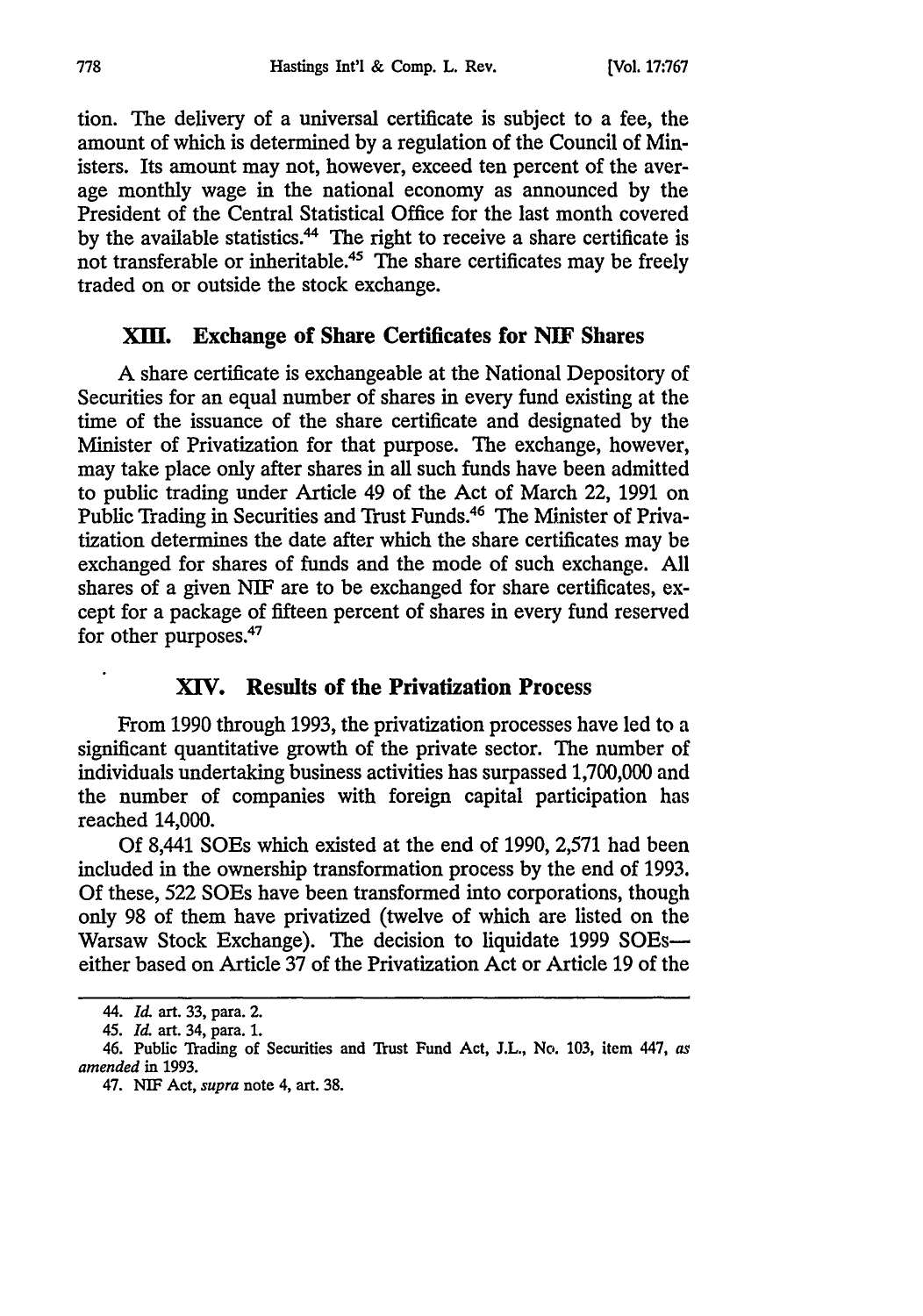**SOE** Act-was fully implemented with respect to **881** SOEs. The process of liquidation of certain SOEs has been prolonged by difficulties in finding purchasers of their assets as well as by unclarified ownership problems, due among other things to a lack of proper regulation of the legal status of some of SOE's assets. In all, 700 SOEs have been liquidated in order to transfer their assets to employees' corporations.

# **XV.** Privatization Policy **- The** *1994* **Agenda**

In 1994, the Polish government aims to combine existing privatization efforts with:

**-** restructuring programs and increasing domestic and foreign investment;

- efforts to bring share prices in line with their market price;

**-** efforts to include employees in the process, especially in the case of small and medium size enterprises;

**-** government supervision of contractual obligations undertaken by the owners of newly privatized companies.

In addition, the government has prepared a new draft Act on the Privatization of SOEs which is intended to consolidate all proposed amendments to the 1990 Act. This draft provides, among other things, for the easing of the conditions under which liquidated SOEs are leased and for the right of employees to acquire free of charge fifteen percent of the shares of a privatized SOE. The Minister of Ownership Transformations, however, is seeking to reduce this employee right of acquisition to ten percent. Lastly, the government is preparing a draft act on the State Treasury which will determine the principles of management of state property and ownership supervision carried out in the name of the state.